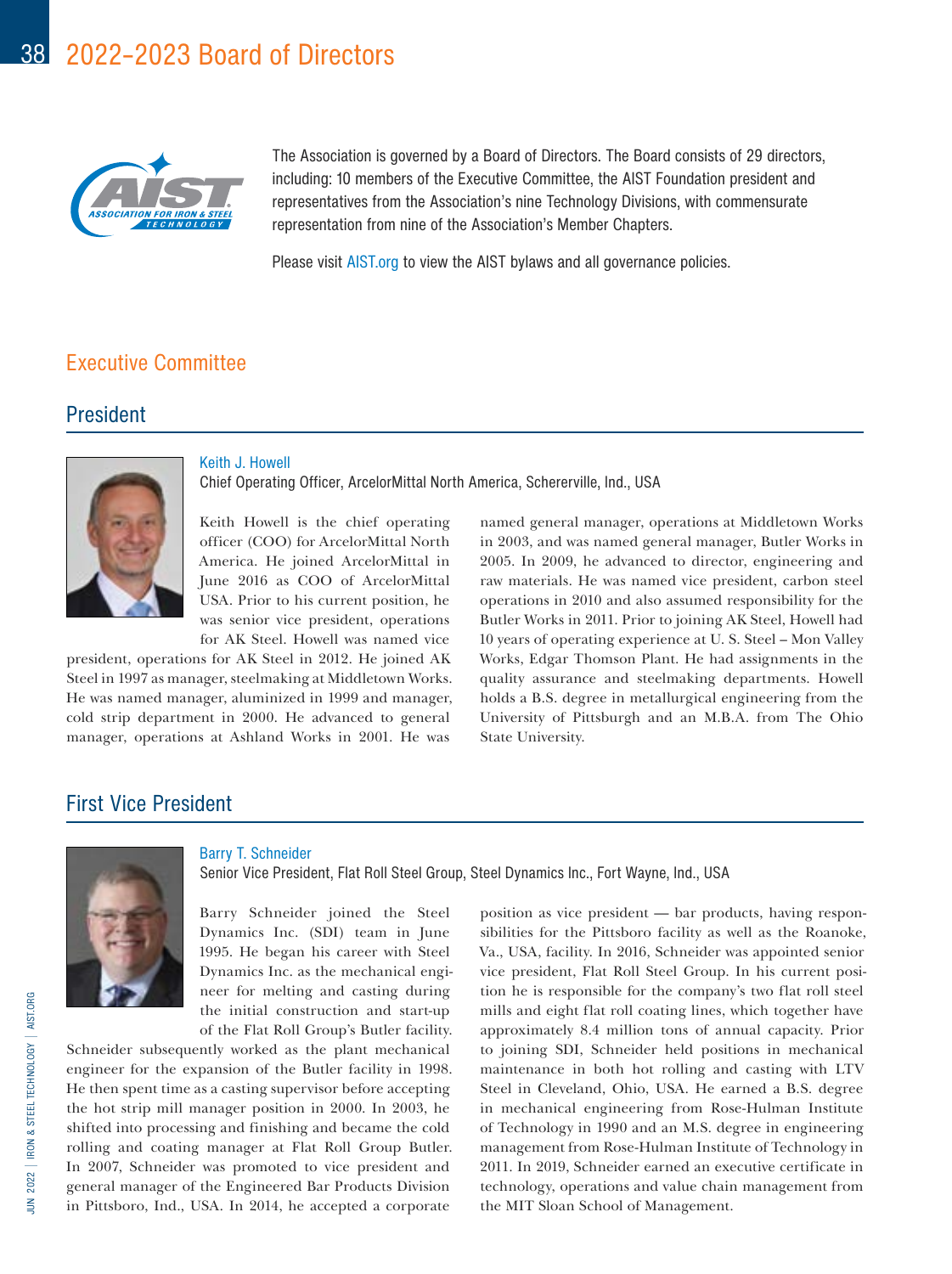## Second Vice President



Brian K. Bishop

Executive Vice President, Commercial, Cleveland-Cliffs Inc., West Chester, Ohio, USA

Brian Bishop joined Cleveland-Cliffs Inc. in 1995 as a shift manager in the maintenance department at Middletown Works. He progressed through a number of positions before being named manager, occupational safety and health in 2008; general manager, Mansfield Works in 2008;

general manager, Middletown Works in 2010; and general manager, Dearborn Works in 2014. Bishop was promoted to director, carbon steel operations in 2015, with overall

responsibility for the company's four carbon steel plants — Middletown Works, Ashland Works, Rockport Works and Dearborn Works. He was promoted to vice president, carbon steel operations in 2016. From March 2020 to May 2020, he served as vice president, steel operations, and was promoted to senior vice president, commercial in May 2020. In September 2021, he was promoted to his current position of executive vice president, commercial. He holds a B.S. degree in metallurgical engineering from Michigan Technological University and an M.B.A. from The Ohio State University.

# Past President



#### Steven J. Henderson

Vice President, West Division, Commercial Metals Company, Mesa, Ariz., USA

Steve Henderson is vice president of the West Division of Commercial Metals Company (CMC). In his current role, he is responsible for CMC's mill, fabrication and T-post operations west of the Rocky Mountains. Henderson joined CMC as a technical assistant at

CMC Steel Texas in 1994. He has since held various operations-focused leadership positions at CMC, including vice president and general manager of CMC Steel Arkansas/ Southern Post and vice president and general manager of

CMC Steel Arizona, overseeing the construction and startup of the first micro-mill. After the successful start-up, he accepted the role of vice president of the East Region, followed by the role of vice president and chief supply chain officer, focusing on strengthening and developing the company's supply chain organization. He was then appointed to his current West Division role in January 2020. Henderson holds a B.S. degree from Texas A&M University and an M.S. degree from the University of Central Texas. He has been active as a community volunteer as well as active in civic and industry associations throughout his career.

## Officer-at-Large



#### Thomas C. Toner

Vice President, Operations, SSAB Americas, Mobile, Ala., USA

Tom Toner is vice president, operations for SSAB Americas, a position he has held since 2017. In this role, he has responsibility for all operational activities at SSAB's North American Iowa steel plant, including safety, productivity, cost control and quality. He

also holds the position of director of technical development – transformation office. After prior experience with Carpenter Technology and Caparo Steel Co., he joined IPSCO in 1998 as meltshop manager at its plant in Montpelier, Iowa, USA. In 2006, he was named superintendent primary operations, responsible for all aspects

of steel and slab production. In 2012, he was given the added responsibilities of Northern Business Unit (NBU) team leader accountable for the financial performance of the NBU production facilities consisting of the Montpelier operations and two CTL lines, one in St. Paul, Minn., USA, and another in Scarborough, Ont., Canada. He also served as general manager of the Montpelier operations from 2015 through 2017. Toner is a graduate of the University of Delaware with a B.S. degree in business administration (operations management). He is also a graduate of the Strategic Metals Management Program, Olin Graduate School of Business, Washington University in St. Louis.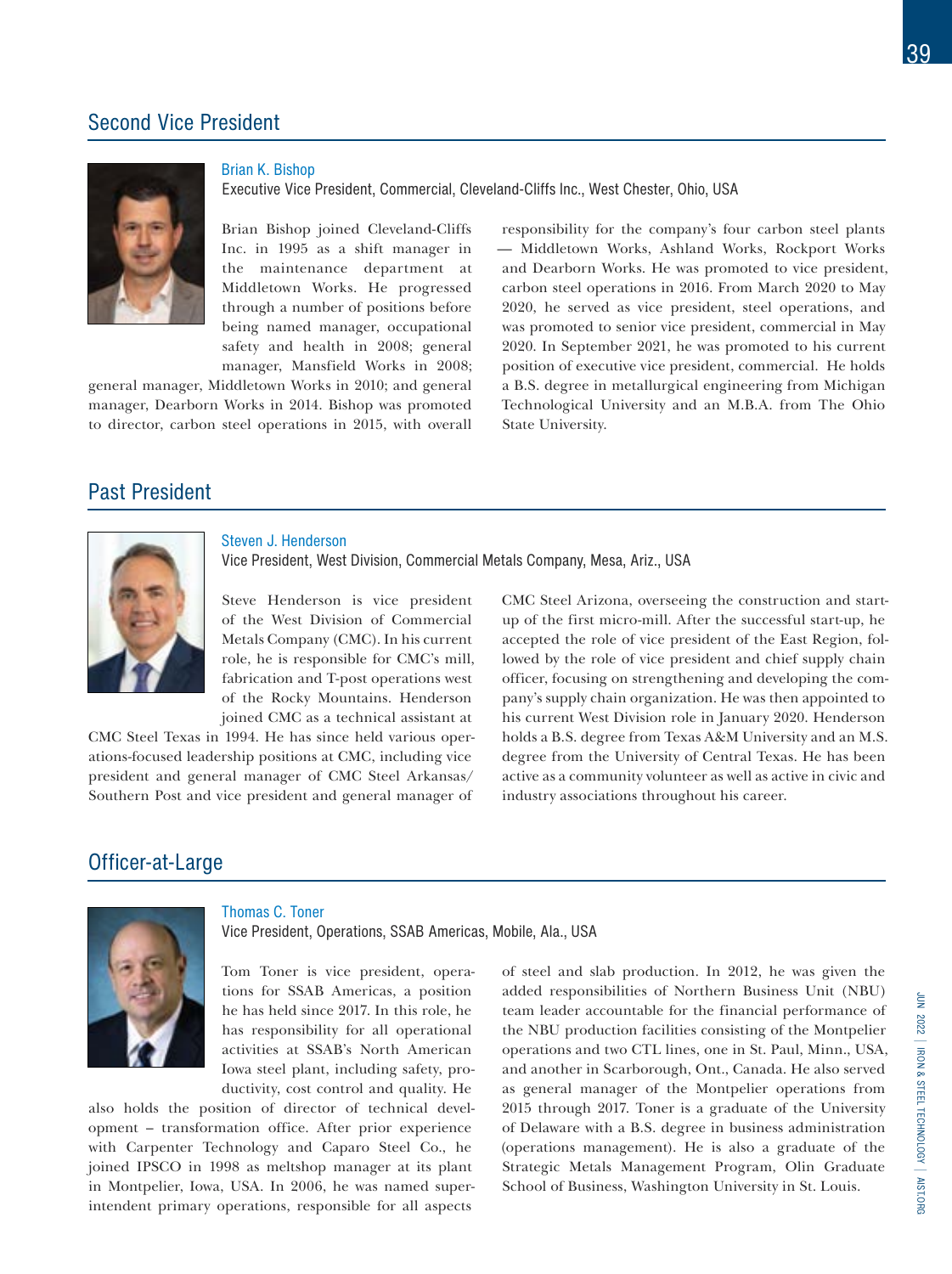## Officer-at-Large



Allen C. Behr

Executive Vice President, Nucor Corp., Charlotte, N.C., USA

Al Behr began his career in 1996 as a design engineer at Nucor Building Systems in Waterloo, Ind., USA. In 1999, he joined the start-up of Nucor Building Systems in Terrell, Texas, and then moved to Nucor Building Systems in Swansea, S.C., in 2001. During those

engagements, he worked within the technical portion of the business. In 2008, Behr was promoted to general manager of Nucor Building Systems – SC. In 2011, he joined Nucor's Vulcraft/Verco Group as general manager of

Vulcraft in Florence, S.C., and was elected a vice president of Nucor in 2012. In 2014, he was promoted to president of the Vulcraft/Verco Group based out of Nucor's headquarters. In 2017, he joined Nucor Steel–Texas as vice president and general manager. In May 2020, he returned to Nucor's headquarters as executive vice president of plate and structural products. A graduate of Purdue University with a B.S. degree in civil engineering, Behr is a registered Professional Engineer in several states. He also serves on the Industry Advisory Board of the Department of Materials Science and Engineering at Texas A&M University.

# Officer-at-Large



### Kevin L. Zeik

Senior Research Fellow, Innovation and Sustainability, United States Steel Corporation, Pittsburgh, Pa., USA

Kevin Zeik is senior research fellow, leading U. S. Steel's initiatives in innovation and sustainability. He has been in this role since 2016. Prior to this, he was the general manager for U. S. Steel Research, leading the efforts to develop third-generation advanced

high-strength steels. Zeik began his career at U. S. Steel in 1991 as a senior research engineer working on electron microscopy and surface science of steel products. In 1994, he moved into the failure analysis group, and two years later was named research manager for the failure analysis, computer modeling and welding groups. Zeik moved to the materials technology section in 1999, serving as research manager until 2002, when he advanced to technical director. In 2004, he was named director – Process Technology Division. Zeik graduated from The Pennsylvania State University with a Ph.D. in metals science and engineering in 1991. His graduate work was focused on copper-niobium microcomposites for the hypersonic aerospace program, working as a researcher at the Ames Laboratory, Iowa State University. Zeik has been a member of AIST and its predecessor organization, the Iron & Steel Society (ISS), for more than 30 years. He has held the position of chair of the ISS Mechanical Working Division, and served on the Board of Directors of AIST, including the transition team from ISS to AIST. He currently serves as president of the American Institute of Mining, Metallurgical, and Petroleum Engineers (AIME).

# Officer-at-Large



#### John G. Speer

American Bureau of Shipping Chaired Professor and Director, Advanced Steel Processing and Products Research Center, Colorado School of Mines, Golden, Colo., USA

John G. Speer is the American Bureau of Shipping Chaired Professor at Colorado School of Mines, and director of the Advanced Steel Processing and Products Research Center. He received a B.S. degree from Lehigh

University in metallurgy and materials engineering, and a D.Phil. in physical metallurgy from the University of Oxford, U.K. He was affiliated with the Homer Research Laboratories of Bethlehem Steel Corp. from 1983 to 1997, where he was involved in product research, customer and operations support, and research management. He became a professor in the Department of Metallurgical and Materials Engineering at Colorado School of Mines in 1997, where he teaches metallurgy at the undergraduate and graduate levels, and participates in research activities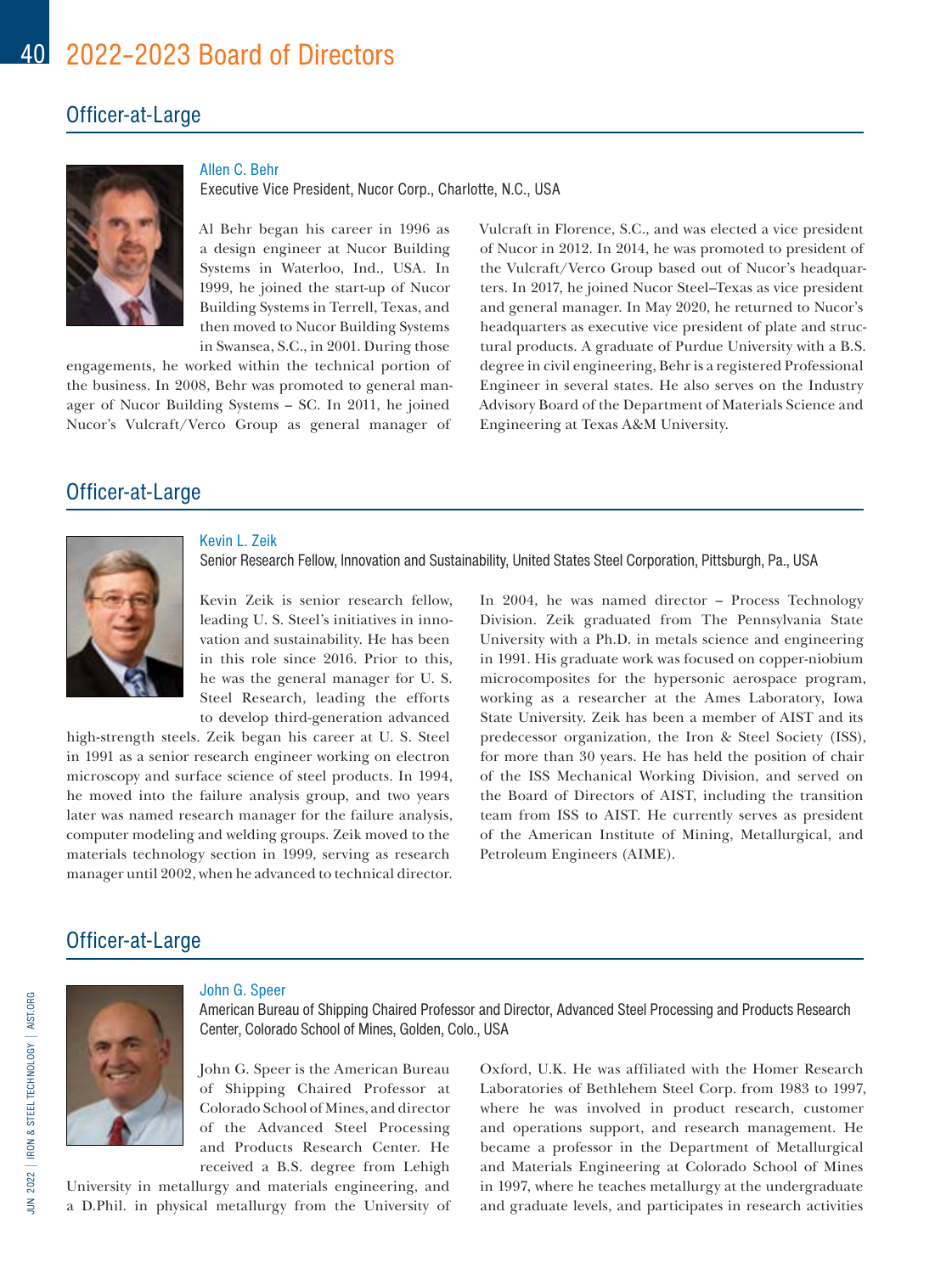with the Advanced Steel Processing and Products Research Center. Speer also served as Mines' associate vice president for research from 2008 to 2013. He is a Distinguished Member and Fellow of AIST, member of the U.S. National Academy of Engineering, Fellow of ASM International, an Iron & Steel Society Professor, past chairman of the Ferrous Metals Committee of SAE, and served as AIME president in 2017–2018. His background is in physical metallurgy and solid-state phase transformations, and steel product development, including alloy design/processing response/ application and performance.

## **Treasurer**



### Mark L. Fedor

President and Chief Executive Officer, Morgan, Alliance, Ohio, USA

Mark Fedor earned his bachelor's degree in mechanical engineering from the University of Akron. After earning his degree, he joined the team at Morgan. He added his professional engineer's license (P.E.) in 1997 and an associate's degree in electrical engi-

neering. Fedor joined Steel Dynamics Inc. in 2001 at the Columbia City Structural and Rail greenfield site as plant mechanical engineer, involved with all aspects of construction, commissioning and reliability. In 2005, Fedor had the opportunity to purchase Morgan Engineering and return home to his roots. Now, with more than 30 years

of experience in the steel industry, he uses his expertise to help Morgan's customers solve their production pain points by adapting the lasts innovations in manufacturing and automation to the harsh production environments of the steel industry. Fedor has been a member of the AIST Cranes Technology Committee and its subcommittees for the past 25 years. He is past AISTech Conference Planning Committee chair and past member of the Conference Steering Committee. Fedor serves on the board at the University of Mount Union, the Regional Trustee Board of Huntington National Bank, and local and regional economic development boards.

## **Secretary**



## Ronald E. Ashburn

Executive Director, Association for Iron & Steel Technology, Warrendale, Pa., USA

Ronald Ashburn is the first executive director of the Association for Iron & Steel Technology (AIST), having served in that capacity since the organization's founding in January 2004. In his role as executive director, Ashburn is responsible for oversight of

business operations and strategic planning initiatives for AIST and the AIST Foundation. He formerly served as the eighth managing director for the Association of Iron and Steel Engineers from 2002 until its merger with the Iron & Steel Society, which led to the formation of AIST. Prior to joining AISE, he worked 16 years with Mannesmann Demag, a global builder of steel plants, first joining them in 1986 as a mechanical engineer in their Continuous Casting Division. In 1996, Ashburn was appointed director of technology for steelmaking and casting, and in 1997 he became vice president — casting and hot rolling. In 1999, SMS and Mannesmann Demag merged to form SMS Demag, where he served as vice president — operations for their Steelmaking and Casting Division in Pittsburgh, Pa., USA. Ashburn received his B.S. degree in mechanical engineering from the University of Pittsburgh (1987) and participated in metallurgical process training at University of British Columbia (1987) and global business management training at the University of Virginia (1998). He serves on the board of trustees for the American Institute of Mining, Metallurgical, and Petroleum Engineers (AIME) and for the United Engineering Foundation (UEF), and is a former director for VisitPittsburgh.

41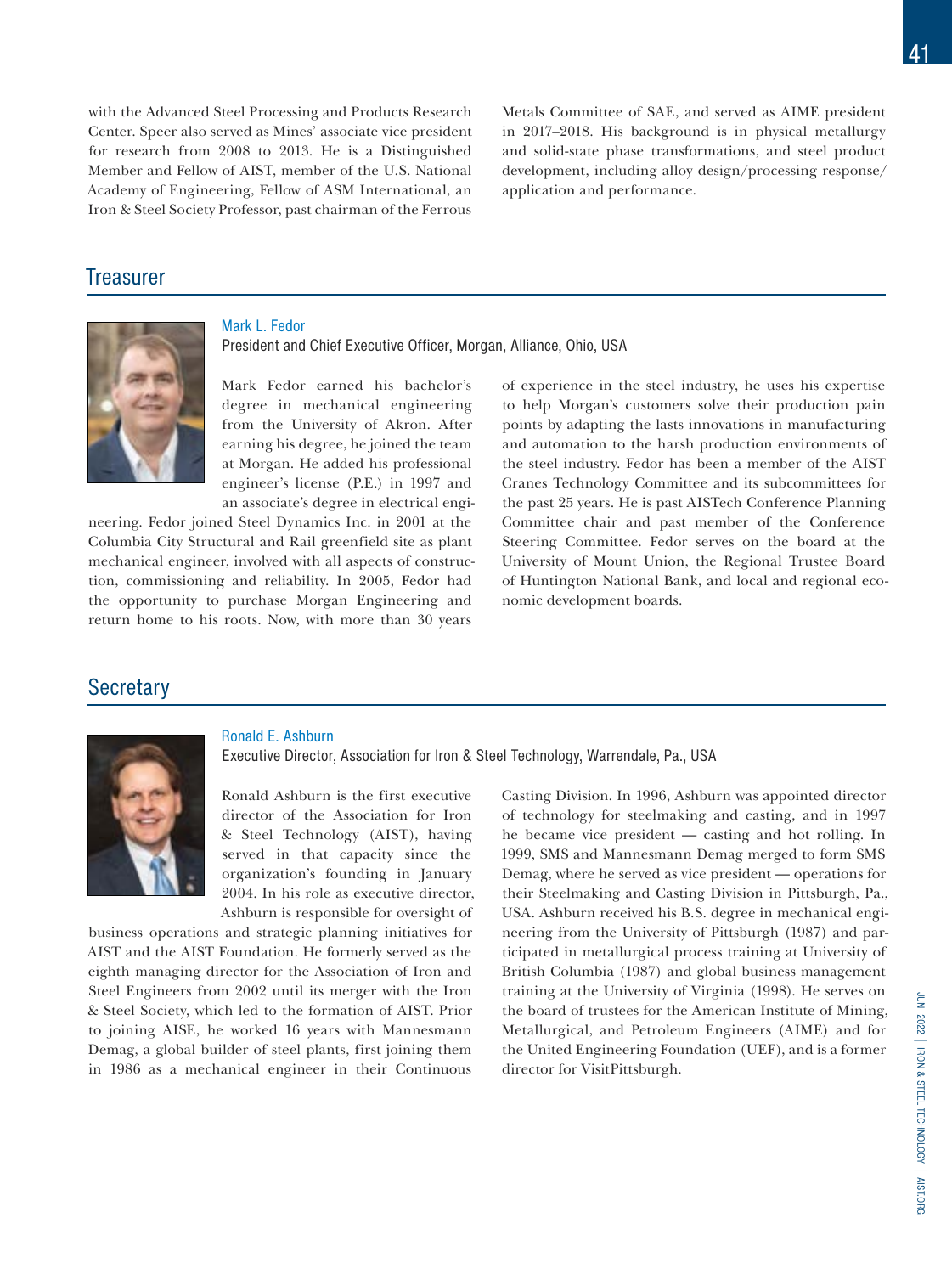## **Directors**

# AIST Foundation President



## Glenn A. Pushis

Senior Vice President, Special Projects, Steel Dynamics Inc., Fort Wayne, Ind., USA

Glenn Pushis was appointed senior vice president, Special Projects at Steel Dynamics Inc. (SDI) in 2019. In his current position, Pushis is responsible for the construction and commissioning of the company's new flat roll minimill in Sinton, Texas, USA. In 2016,

Pushis served as senior vice president of Long Products, which included four long product steel mills that together have approximately 4.4 million tons of annual steelmaking capacity. In 2014, Pushis served as vice president of Sheet Products, overseeing the Flat Roll Division in Butler, Ind., USA, and The Techs, located in Pittsburgh, Pa., USA. Pushis oversaw mill modifications to increase the Butler mill's production capacity to 3 million tons per year and completed

the start-up of a paint line and other finishing operations at Jeffersonville, Ind., USA. Prior to managing SDI's Flat Roll Division and The Techs, Pushis served as vice president and general manager of the Engineered Bar Products Division, where he oversaw the refurbishing and start-up of the special bar quality mill at Pittsboro, Ind., USA. Prior to that, he held engineering and management positions at the Butler flat roll mill, including manager of the cold finishing mill. Pushis joined SDI in 1994, having previously worked in engineering at Nucor Corp. in Crawfordsville, Ind., USA. He holds a bachelor's degree in mechanical engineering technology from Purdue University and received his M.B.A. from Indiana University in 2013. He is a past president of AIST.

## Safety and Environment Technology Division



## Kyle C. Edwards

Capital Portfolio Manager, ArcelorMittal Dofasco G.P., Hamilton, Ont., Canada

Kyle Edwards currently is the capital portfolio manager for ArcelorMittal Dofasco G.P. in Hamilton, Ont., Canada. He began his career in 1995 as a process engineer for Danieli Corus (then Hoogovens Technical Services) as a project manager or environmental engineer on projects for many inte-

grated mills in coke, iron and steel facilities around North America. He gained valuable experience in many areas of primary steel production. In 2004, he joined Dofasco's

engineering department as a senior environmental engineer. In 2013, Edwards moved to ArcelorMittal's headquarters in Luxembourg to serve as an environmental expert to manage corporate environmental risk through compliance and provide environmental technical expertise to mining and steel production facilities across the globe with a strong focus on major capital investment. Edwards holds a B.S. degree in environmental engineering from University of Guelph and an M.B.A. from McMaster University. He has participated in the AIST Environmental Technology Committee as vice chair and chair.

## Cokemaking and Ironmaking Technology Division



Zane T. Voss Partner, CIX Inc., Pittsburgh, Pa., USA

Zane Voss is a partner in the engineering consulting firm Continuous Improvement Experts Inc., and has worked in the steel industry for 14 years. He holds a master's degree in engineering management and

a bachelor's degree in metallurgical engineering from Missouri University of Science and Technology. He resides in Pittsburgh, Pa., USA.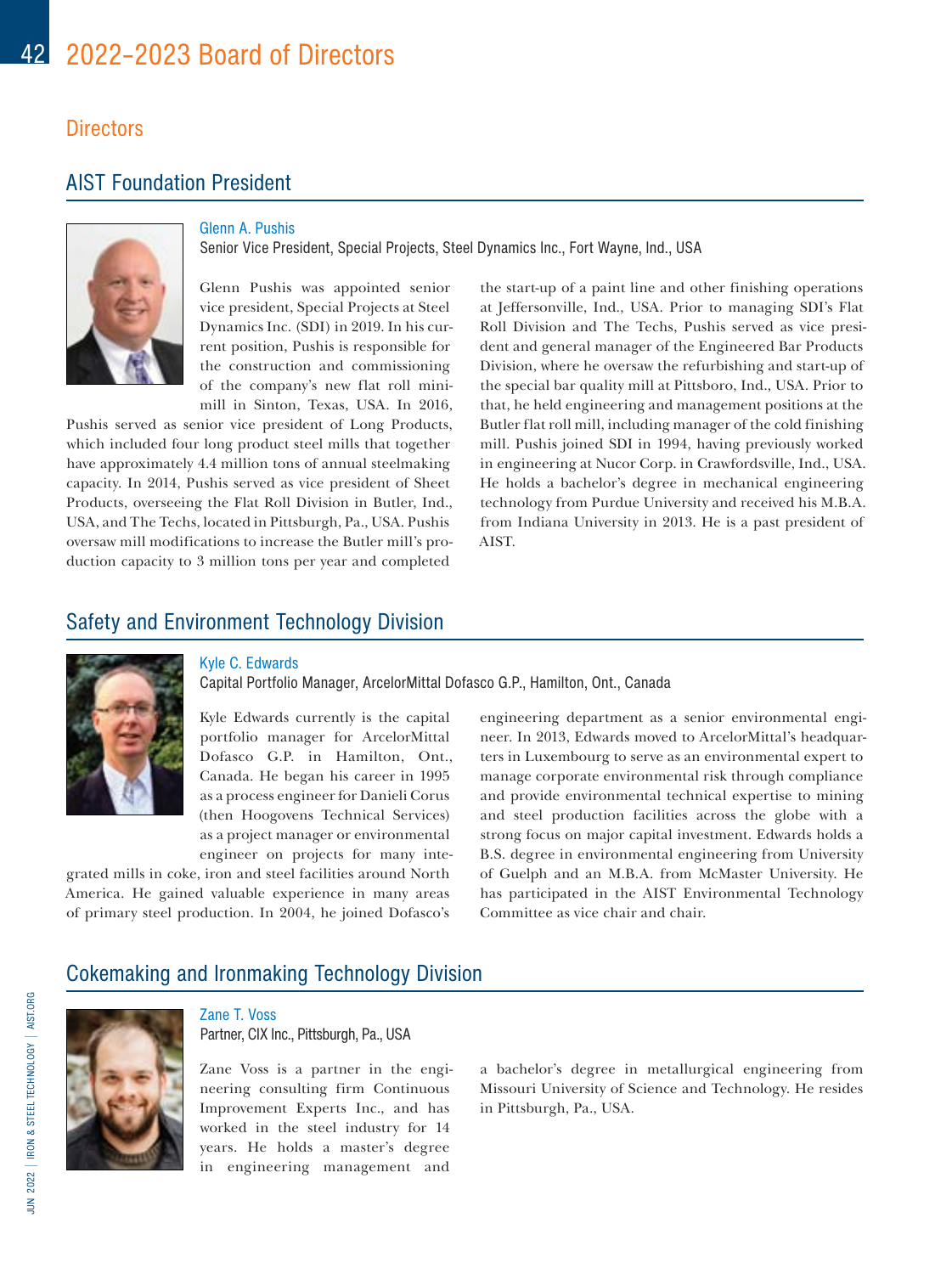# Steelmaking Technology Division



## Lauren E. Jellison

Melting and Casting Day Supervisor, Nucor Steel–Decatur LLC, Trinity, Ala., USA

Lauren Jellison started with Nucor Corp. in 2014. During this time she has held various positions, including melt/cast metallurgist, project engineer, and melt/cast shift supervisor at multiple Nucor facilities. Most recently

she was promoted to melting and casting day supervisor at Nucor Steel–Decatur LLC. Jellison received her B.S. degree in chemistry from Virginia Polytechnic University in 2012 and her M.S. degree in material science engineering from Carnegie Mellon University in 2014.

## Refining and Casting Technology Division



### Ian A. Deeks

Day Supervisor Casting, Nucor Steel–Arkansas, Blytheville, Ark., USA

Ian Deeks graduated from McMaster University in 1981 with a bachelor's degree in metallurgy and materials science. He started his career at Stelco in 1981 and then joined Nucor in 2006. Throughout his 41 years in the industry, his work has focused on the basic

oxygen furnace, ladle metallurgy furnace, degassing and casting. In 2005, he received the Charles Herty Jr. Award for Best Paper in the Oxygen Steelmaking Technology Division and Continuous Casting Technology Division Best Paper in 2015. Deeks is a lecturer for AIST's Continuous Casting — A Practical Training Seminar and papers chair for the Continuous Casting Technology Committee.

## Rolling and Processing Technology Division



### Jerry R. Herrmann

Retired, Nucor Steel–Berkeley, Huger, S.C., USA

Jerry Herrmann began his career in the U.S. Navy and served aboard the USS Halsey learning, operating and maintaining propulsion systems. He soon moved on to supporting two aircraft carriers, the USS Kitty Hawk and USS Nimitz, from an air wing

stationed at Naval Air Station Lemoore, Calif., USA. After an honorable discharge from the U.S. Navy, he became a millwright where he constructed Nucor's and the world's first compact strip production (CSP) sheet mill in Crawfordsville, Ind., USA. During his eight years at the Indiana facility, he was involved in the facility commissioning, upgrading and maintaining various segments

of the operation. In 1996, he transferred to Nucor Steel– Berkeley where he led the team during the construction and commissioning of the third-generation SMS caster. He spent the next few years training the team, upgrading the equipment and maintaining operations. In 1998, the opportunity arose to support another greenfield project constructing the structural mill at Nucor Steel–Berkeley. In 2001, he was promoted to roll shop supervisor. He recently retired as beam mill supervisor. Herrmann has been a member of AIST for 27 years and a member of the Long Products Technology Committee (LPTC) for 18 years. He's held the positions of roundup chair, papers chair and vice chair, chair and is currently members chair of the LPTC.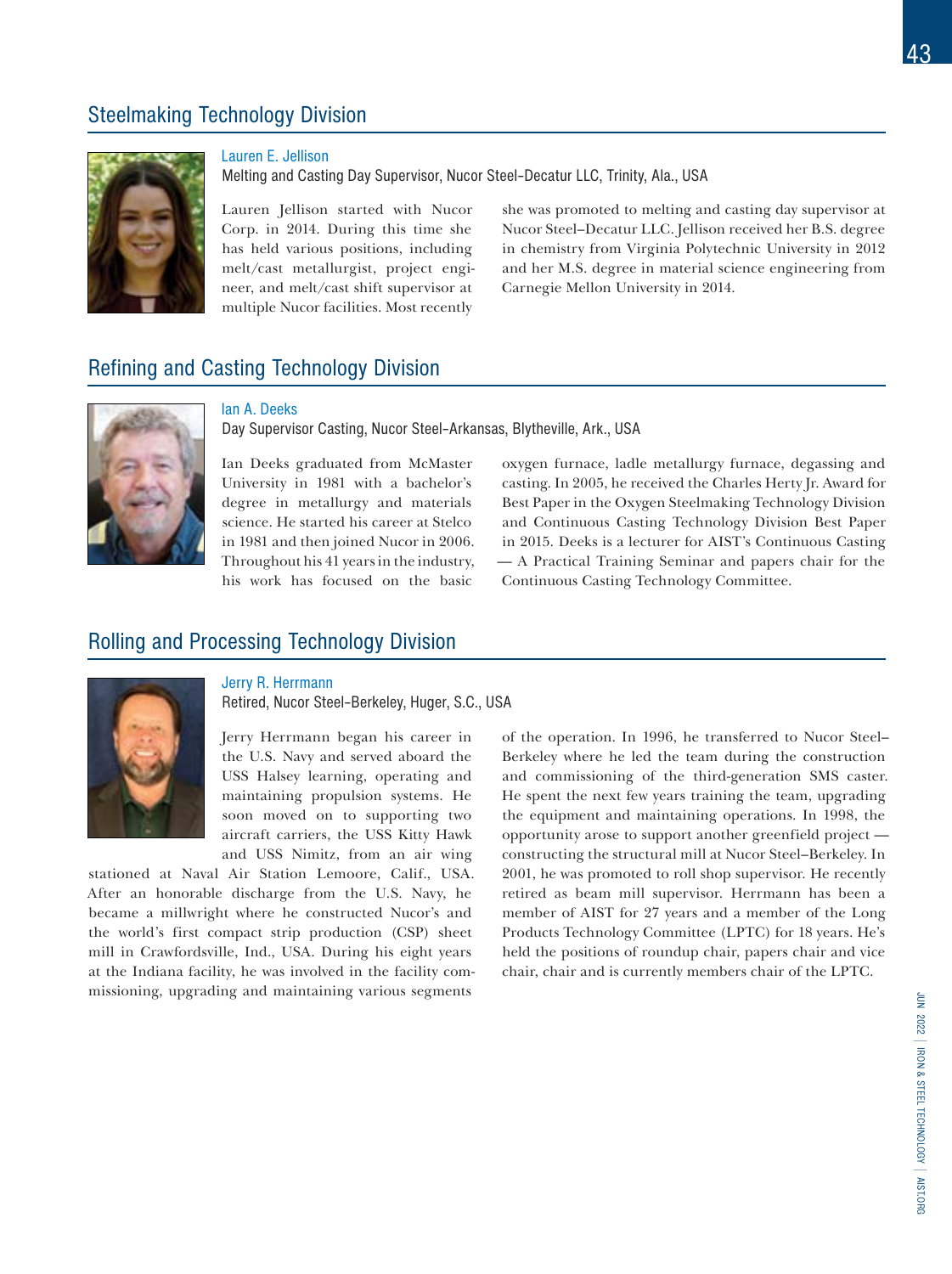# Metallurgy Technology Division



## Pallava Kaushik

Manager, Steelmaking and Casting, ArcelorMittal Global R&D – East Chicago, East Chicago, Ind., USA

Pallava Kaushik is employed at ArcelorMittal Global R&D — East Chicago as group manager of Steelmaking and Casting, Process Research, and leads a team of engineers, scientists, consultants and technicians working on key projects that improve the business and operational performance of ArcelorMittal's plants in the U.S., Canada and Mexico. In his

previous role, he had been working as research engineer for 14 years with a focus on inclusion engineering, clean steelmaking, and steelmaking and casting process improvement with an aim of improve product quality and performance. He has co-authored several publications in conference papers and international journals and is the recipient of numerous prestigious awards from AIST, AIME and IOM societies. Pallava holds a Ph.D. in materials science and engineering from Carnegie Mellon University and is a graduate of Indian School of Mines, India.

## Energy, Control and Digitalization Technology Division



#### James J. Hendrickson

Process Director Technology — Process Automation, Cleveland-Cliffs Burns Harbor, Burns Harbor, Ind., USA

James Hendrickson began his steel industry career at Bethlehem Steel in 1990 at their Burns Harbor plant as a technical assistant and advanced through several technical positions to controls engineer. In 2000, he was promoted to hot strip mill process

control supervisor. After merger transitions to ISG then Mittal in 2006, Hendrickson was promoted to the role of process control manager for the Burns Harbor facility. He

assumed additional responsibility for all Flat Carbon facilities and was named process automation division manager for ArcelorMittal USA in December 2011. He was recently appointed process director technology for Cleveland-Cliffs with a primary responsibility of process automation. He first joined AISE in 1993 and currently holds the position of chair for the Digitalization Applications Technology Committee. He holds a B.S. degree in electrical engineering from Purdue University.

## Plant Services and Reliability Technology Division



### Carl E. Garringer Jr.

Plant Mechanical Engineer, Steel Dynamics Inc. – Structural and Rail Division, Columbia City, Ind., USA

Carl Garringer began his career with Steel Dynamics Inc. in 2008, starting in the ironmaking department with a variety of operation responsibilities ranging from utility positions to baghouse operation. During this time, he became a student in Purdue

University's mechanical engineering technology school, graduating with his B.S. degree in 2015. The same year, he accepted the position of plant mechanical engineer at the Butler Flat Roll Division with a focus on plant utility projects. In 2019, he transferred to the Structural and Rail Division, continuing to stay in the plant engineering group as a mechanical engineer with a focus on supervision and project management. In 2016, he joined the AIST Maintenance & Reliability Technology Committee and has held several chair positions since joining.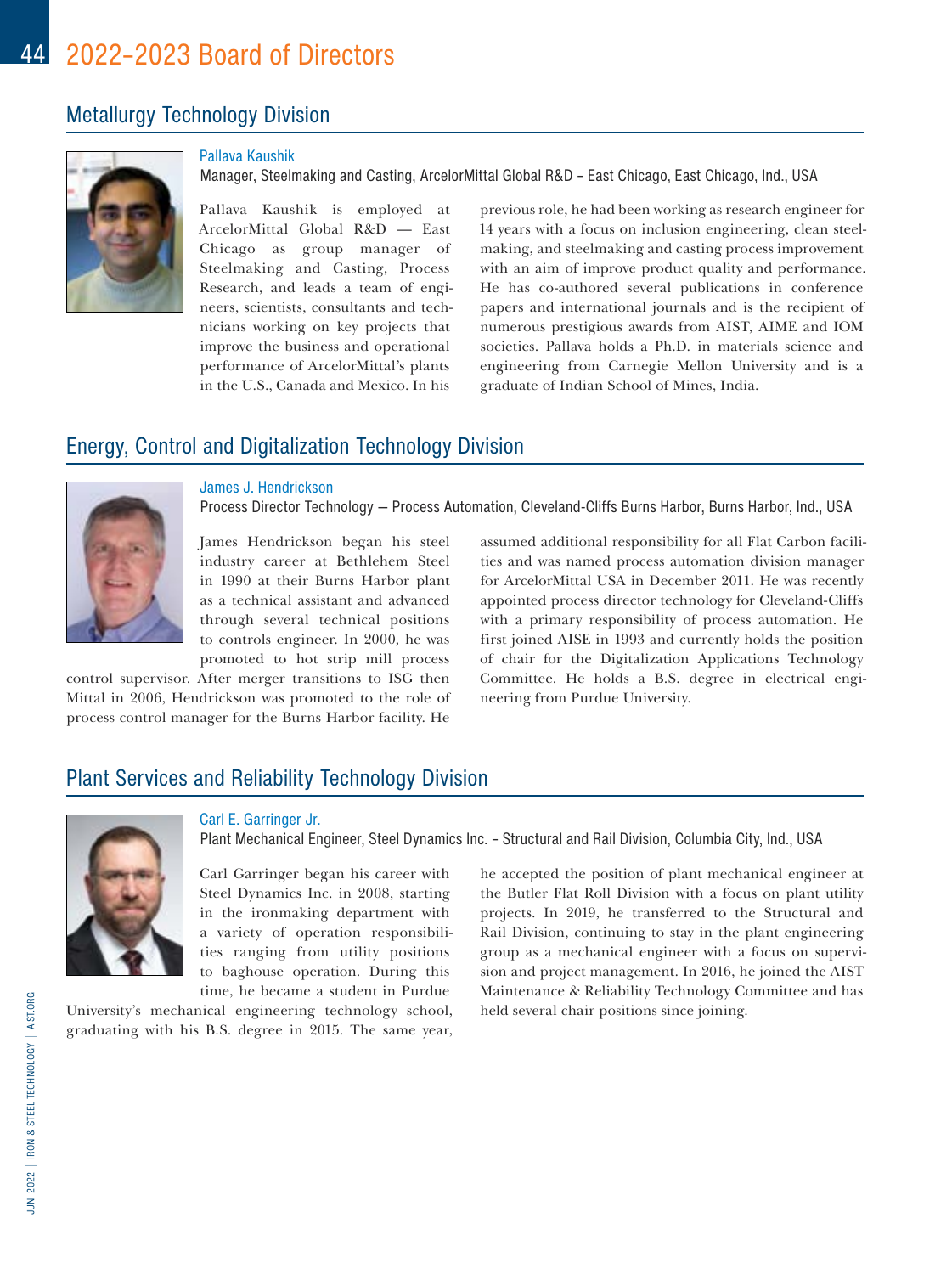# Material Movement and Transportation Technology Division



Mark J. McGinley

Product Manager — Steel Wheels and Components, Hall Industries Inc., Ellwood City, Pa., USA

Mark McGinley holds a B.S. degree in mechanical engineering from Carnegie Mellon University and an M.B.A. from its Tepper School of Business. He began his career in strategic market planning at United States Steel Corporation in 1981 and became marketing manager for the Specialty

Steel Products Division in 1983, based at the McKees Rocks plant. When the plant closed in 1985, McGinley and two partners bought the facility and restarted the business as McKees Rocks Forgings Inc. He became vice president marketing and sales, and grew the business into a profitable manufacturer of forged steel wheels and industrial forgings. He was also responsible for product engineering and developed a number of wheel products. McKees Rocks Forgings was sold to Trinity Industries in 1989, and McGinley continued growing the business until 2012 when he joined Hall Industries Inc. McGinley has been an AIST member since 1985 and has been a contributing member of the Cranes Technology Committee for 37 years. He was a recipient of the 2018 AIST Distinguished Member and Fellow Award.

## Midwest Member Chapter



### Clifford R. Chatman

Hot Rolling Quality Assurance Manager, Cleveland-Cliffs Burns Harbor, Burns Harbor, Ind., USA

Clifford R. Chatman graduated from the Illinois Institute for Technology in 1984 with a B.S. degree in metallurgical engineering. He has worked in the steel industry for more than 32 years, holding various positions in

quality control, operations, operations technology, and process automation for the predecessor companies for Cleveland-Cliffs Inc. He has been a member of AIST since 2000 and a Midwest Member Chapter board member since 2009. He recently joined the AIST Hot Sheet Rolling Technology Committee.

# Northeastern Ohio Member Chapter



### John M. Bondy

Lead Project Engineer, Cleveland-Cliffs Cleveland Works LLC, Cleveland, Ohio, USA

John Bondy graduated in 1987 from Ohio University with a B.S. degree in electrical engineering. He began his career with LTV Steel in Cleveland as part of the engineering department in 1987. He worked on the implementation of capital improvement projects,

mainly in the steel-producing areas of the Cleveland plant, until 2001. From 2001 through early 2006, he worked

outside of the steel industry in various design engineering and capital project management functions. In 2006, he returned to the steel industry in the engineering department at Mittal Steel. He is currently a lead project engineer in the engineering department at Cleveland-Cliffs Cleveland Works LLC. He has been a member of the AIST Northeastern Ohio Member Chapter since 2006 and has served on its executive committee since 2008.

# Northern Member Chapter



## David J. Nicol

Sales Engineer, Xtek Inc., Hamilton, Ont., Canada

Dave Nicol has more than 20 years of experience in providing technical sales support to the steel mill and mining industries. His areas of expertise include: power transmission

products — universal joints, gear couplings/spindles, large mill gearing, rolls, and material handling equipment specializing in below-the-hook equipment and industrial components such as crane and track wheels, sheaves, brake wheels and small gearing. He has been a member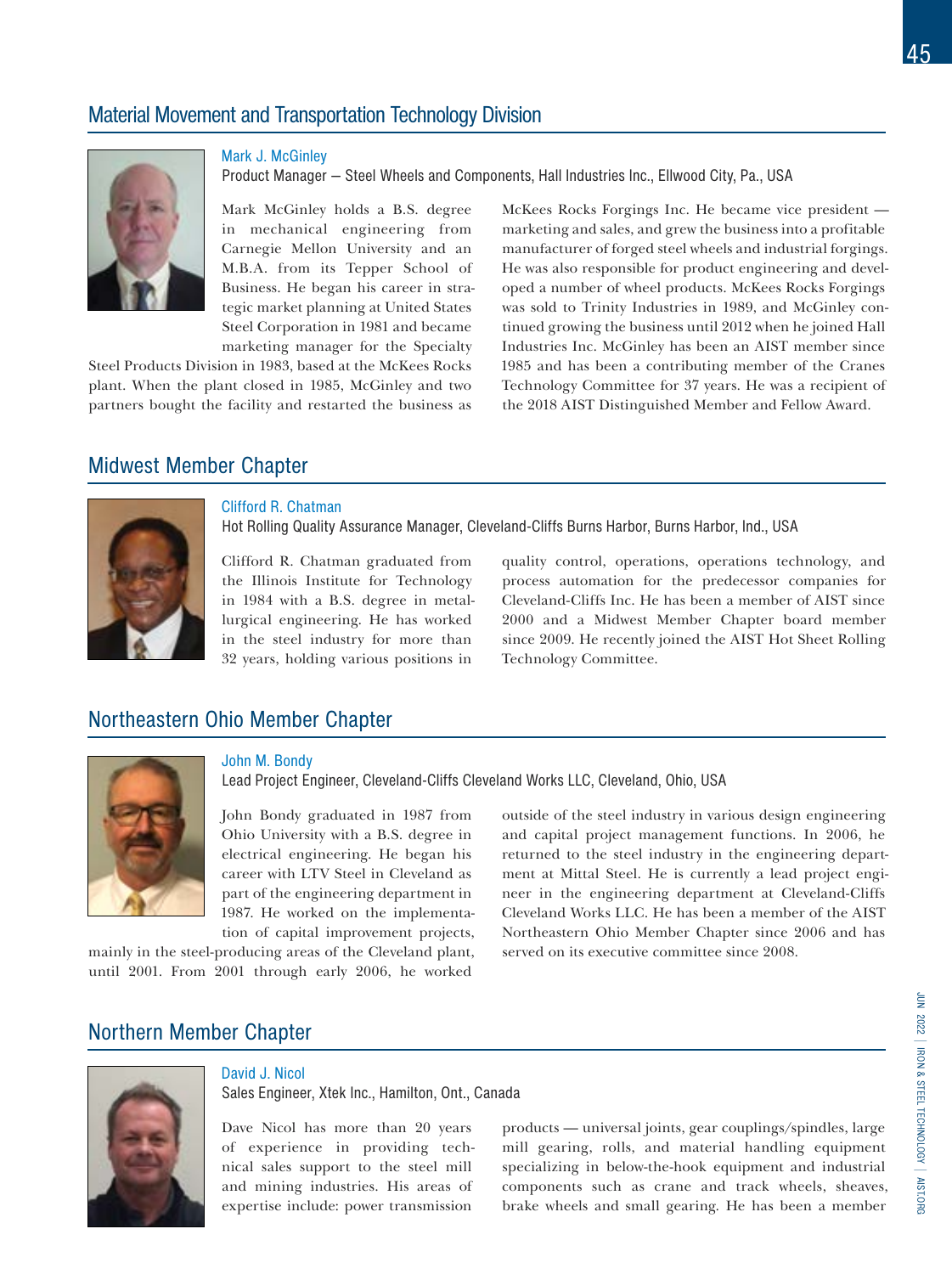of the AIST Northern Member Chapter since entering the steel industry in 2001. He served as the vice chair of the Northern Member Chapter from 2016 to 2018 and chair from 2018 to 2020, and he continues to serve as golf and scholarship chair.

# Ohio Valley Member Chapter



## Grant A. Thomas

Corporate Manager, Product Research, Cleveland-Cliffs Research and Innovation Center, Middletown, Ohio, USA

Initially hired by AK Steel Research, Grant Thomas earned a B.S. degree (2006) in materials science and engineering from Iowa State University, and an M.S. degree (2009) and a Ph.D. (2012) in metallurgical and materials

engineering from the Colorado School of Mines and the Advanced Steel Processing and Products Research Center. His primary research interests are physical and mechanical metallurgy as they relate to technology and product development of stainless steels, electrical steels, and carbon steels.

## Pittsburgh Member Chapter



## William K. Schlichting

Director, Primary Process Innovation, United States Steel Corporation, Pittsburgh, Pa., USA

William Schlichting graduated from The Ohio State University with a bachelor's degree in metallurgical engineering in 1989 and an M.B.A. from Indiana University in 2012. He began his career at the former United States Steel Corporation plant in Lorain,

Ohio, USA, as a quality engineer in the primary rolling department. He advanced through the quality department as product development engineer, claims metallurgist and then start-up engineer for the new 5-strand bloom caster for the then-U. S. Steel/Kobe Steel joint venture. He then transferred into operations, progressing from a shift manager to process coordinator to department manager of the bloom and billet casters. He then took a position as a facility manager of primary operations for Republic Technologies International. In 2004, he joined U. S. Steel – Gary Works as technology manager in the casting area. He

held positions as area manager of both the No. 1 and No. 2 casters and then division manager of steelmaking and casting operations. In 2014, he joined U. S. Steel Research and Technology Center in the steelmaking and casting department. In this role, he was on the team that transferred the ISG Sparrows Point Caster in Granite City as well as the upgrade to Gary #1 Caster project. In 2016, he was named the director of business development for primary for the SKW group. He returned to U. S. Steel in 2018 as senior consultant process health steelmaking and casting and is currently director of primary process innovation. Schlichting has been an AIST member for 29 years and has served on the executive boards of the Northeastern Ohio, Midwest and Pittsburgh Member Chapters. He is a past chair of the Continuous Casting Technology Committee, AISTech Conference Planning Committee and is a founding member of the Continuous Casting training committee.

## Southeast Member Chapter



## Becky E. Hites

President, Steel-Insights LLC, Douglasville, Ga., USA

Becky Hites is a global steel industry professional who has served as an equity analyst, project finance and mergers and acquisitions investment banker, cost modeling expert, industry trend macro and micro consultant, expert witness, and C-level strategic planning consultant. She was on the

II All-American Research Team, Metals in 2001 and was on the team recognized by the *Wall Street Journal* for earnings accuracy for four consecutive years, 1993–1996. She started her company Steel-Insights LLC in 2012. She produces reports on the strength of the U.S. and global economies, the global steel cycle, U.S. mill profitability and utilization, and specific product market micro analysis. Hites has an economics degree from the State University of West Georgia